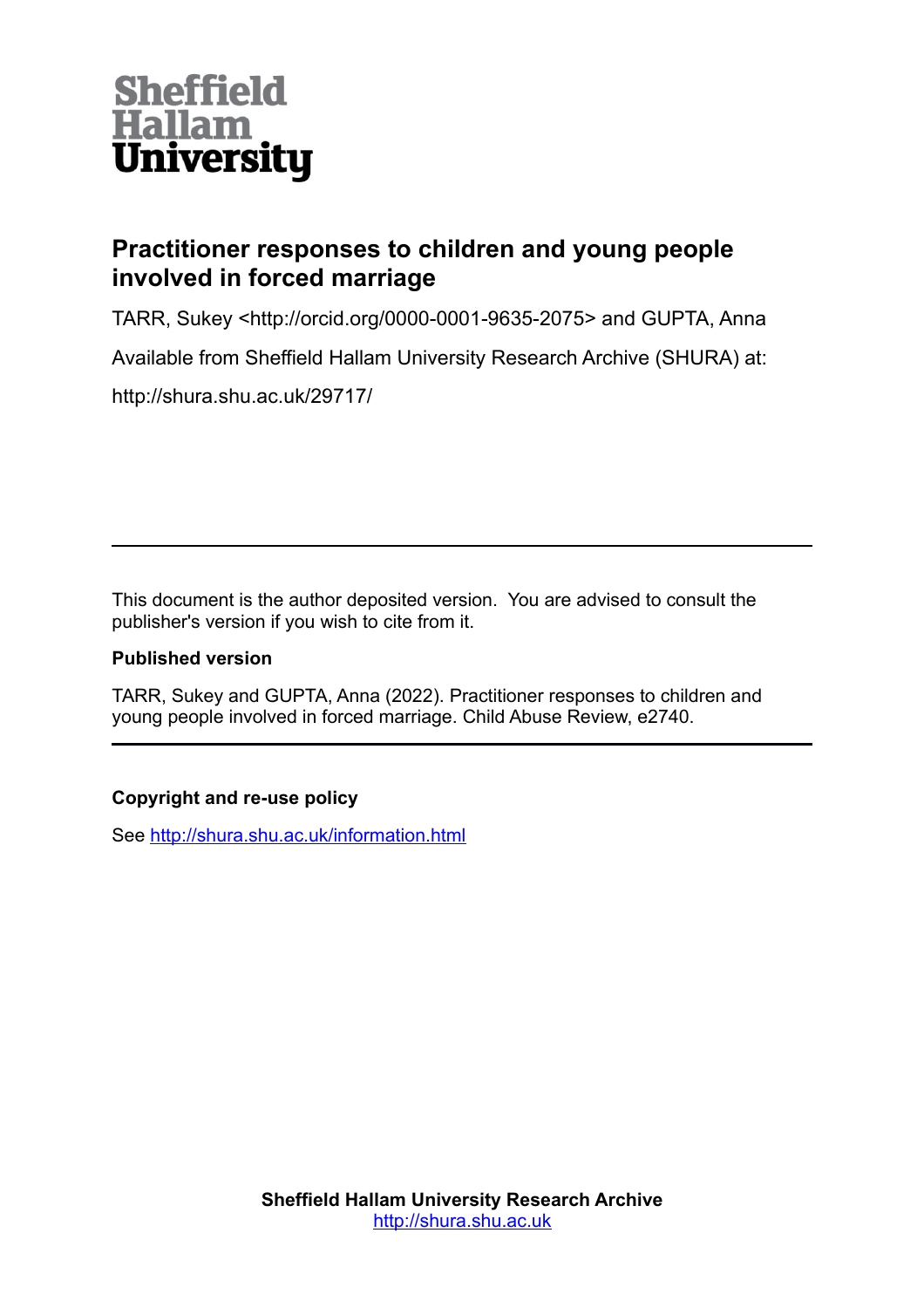[DOI: 10.1002/car.2740](https://doi.org/10.1002/car.2740)

### ORIGINAL ARTICLE



# Practitioner responses to children and young people involved in forced marriage

Sukey Tarr<sup>1</sup> | Anna Gupta<sup>2</sup>

1 Sheffield Hallam University, UK 2 Department of Social Work, Royal Holloway University of London, UK

**Correspondence** Sukey Tarr, Sheffield Hallam University, UK. Email: [s.tarr@shu.ac.uk](mailto:s.tarr@shu.ac.uk)

Funding information British Association for the Study and Prevention of Child Abuse

#### Abstract

Forced marriage is recognised as a form of child abuse in the UK. Despite evidence that this is a growing problem, there is little current research concerning the responses of child protection practitioners. This article is based on a study that explored the views and experiences of a range of practitioners who had been involved with safeguarding children with respect to forced marriage. Ten semi-structured interviews were carried out, followed by two focus groups  $(n = 13)$ ; these explored the challenges and best practice related to working with children at risk of or in forced marriage situations. The findings highlighted the complex nature of the work and the particular vulnerability of children affected by forced marriage. The study found that practitioners struggled to respond effectively when guidance was unclear or when they had limited knowledge and experience of forced marriage. Effective practice was associated with a high standard of interagency work locally and with practitioners who had confidence and experience and were able to work proactively and assertively.

#### KEYWORDS

children and young people, forced marriage, practitioner response, safeguarding

#### Key Practitioner Messages

- Effective practice responses to forced marriage require clearer national and local policy and guidance.
- Knowledgeable, confident and proactive staff enable good-quality risk assessments and service responses.
- Practitioner training and development should include enhancing cultural competence and confidence when working with marginalised/BME families.
- Forced marriage is a nuanced, complex and diverse issue affected by high levels of vulnerability in children and young people.

## INTRODUCTION

This article is based on a study that explored practitioners' responses to children experiencing, or at risk of, forced marriage. The methodology and key findings are discussed, and the paper concludes with recommendations for more effective practice responses. The aim of this research was to identify and explore challenges and best practice when working with children affected by forced marriage.In England and Wales, forced marriage is a form of child abuse that can involve physical, sexual and emotional abuse leading to significant harm (HM Government, 2018). Concerns about a

This is an open access article under the terms of the [Creative Commons Attribution-NonCommercial-NoDerivs](http://creativecommons.org/licenses/by-nc-nd/4.0/) License, which permits use and distribution in any medium, provided the original work is properly cited, the use is non-commercial and no modifications or adaptations are made. © 2022 The Authors. Child Abuse Review published by Association of Child Protection Professionals and John Wiley & Sons Ltd.

<https://doi.org/10.1002/car.2740>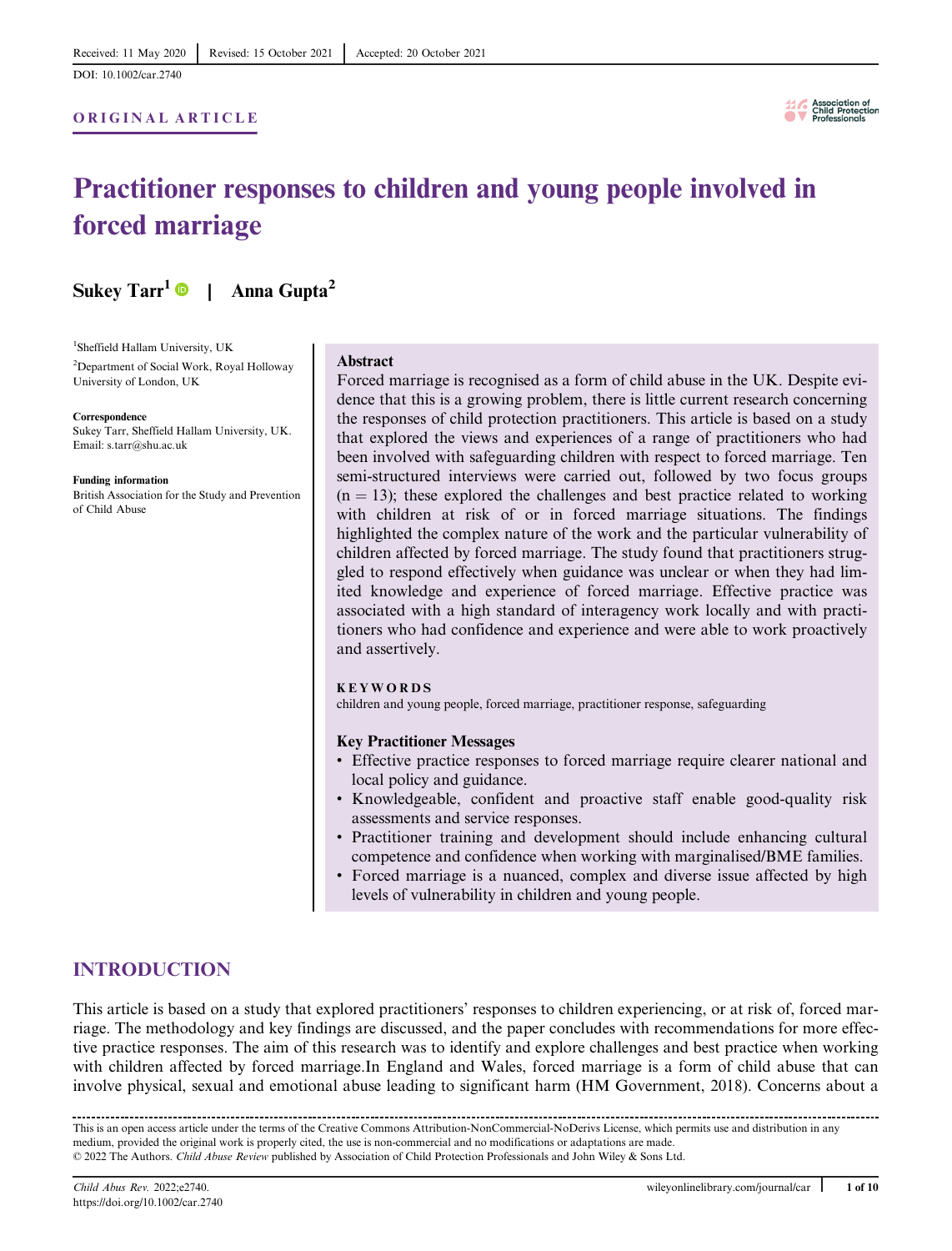child at risk of forced marriage are referred to statutory Children's Services that have a duty under s.47 of the Children Act 1989 to make enquiries. Subsequent actions may involve a child being removed from home via a court order or remaining at home under a multi-agency child protection plan.

The Forced Marriage Unit is the government body that leads on forced marriage policy, outreach and casework. It offers advice and support to both victims and professionals dealing with forced marriage, and is able to support and intervene in international cases of forced marriage (Forced Marriage Unit, 2020). Guidance from the FMU (HM Government, 2014:1) defines forced marriage as being where 'one or both spouses do not consent to the marriage but are coerced into it. Duress can include physical, psychological, financial, sexual and emotional pressure'. The guidance states that forced marriage can never be justified on religious grounds and is condemned by every major faith.The very nature of forced marriage means that people who are in, or are at risk of, forced marriage remain largely invisible. Some may not recognise what is happening to them as 'forced' at the time of the marriage; others do not report the forced marriage to statutory agencies and find it difficult to speak out because of fear of the consequences (Chantler et al., 2009). This means accurate measures of prevalence are problematic; however, data from the FMU sheds some light on this. In 2018 the FMU gave advice or support in 1764 cases of which 574 cases involving under 18s (33%), with 312 (17.7%) being 15 or under. In terms of gender, 75 per cent of cases involved females and 17 per cent involved males. Information gathered concerning sexuality shows that 29 ( $2\%$ ) cases identified as LGBT+. The FMU support involved 137 (10%) cases relating to those with a learning disability (FMU, 2019).

Forced marriage is not a problem specific to one culture or country. In 2018, the FMU handled cases relating to 74 'focus' countries. The four countries with the highest number of cases were: Pakistan (44%), Bangladesh (9%), India (6%) and Somalia (3%) (FMU, 2019). The high proportion of cases from the Indian sub-continent is in part reflective of the larger population of these groups across the UK. In addition, there have been strong South Asian women's groups that have challenged gender-related violence within these communities (Siddiqui, 2002; Chantler, 2012). Research studies have also confirmed incidence across a range of countries and religious communities, including African, Middle Eastern and some orthodox religious communities (Hester et al., 2007; Brandon & Hafez, 2008).

The limited research literature concerning forced marriage highlights service responses, victim and survivor experiences of forced marriage, and reasons for/factors affecting forced marriage; of greatest relevance to this study is that pertaining to service responses.

A literature review by Chantler (2012) indicates inconsistent and inadequate recording of forced marriage cases, limited professional knowledge and anxiety about intervening, difficulties with the concept of 'forced marriage' and a need to recognise that forced marriage occurs in a variety of communities. In addition, Chantler (2012) found that the focus on identifying forced marriage hampers support offered to victims and survivors once initial action has been taken. Young people frequently experienced isolation if left unsupported and were commonly estranged from their family and community.

Kazimirski et al. (2009) identified that services framed forced marriage in three different ways: child protection framing, human rights framing and domestic abuse framing. In their study, the child protection response was found to be 'less effective, less co-ordinated, and less clearly articulated' (p. 6). Of particular concern was the reluctance of Children's Services to get involved with 16- and 17-year-olds. There was a lack of clarity regarding which agency (Children's Services or Police) should take primary responsibility, and a reluctance to use child protection procedures for this age group. The authors argued for careful risk assessments, which may not involve a legal order but might require a range of other service responses, including family work (Kazimirski et al., 2009).

Of relevance to service responses are children's experiences of forced marriage. The literature indicates children experience both physical and psychological threats and harm. Many report that feelings of guilt, shame and helplessness are worse than experiences of physical abuse (Anitha & Gill, 2009; Chantler et al., 2017; Sanghera, 2009). Family members may use physical violence and/or emotional blackmail to force the child into marriage (Brandon & Hafez, 2008). Withdrawal from school may isolate children from potential support. Experiences of repeated sexual abuse and rape (resulting in pregnancy) may make them feel unable to leave (Chantler et al., 2017). Survivors report suffering from mental health problems; Kazimirski et al. (2009) found that forced marriage is associated with eating disorders, selfharm and attempted suicide.

#### **METHODS**

#### Participants/sample

This was a small-scale qualitative study that was conducted in two stages. Stage one involved individual semi-structured interviews with 10 practitioners; stage two consisted of two focus groups involving 13 practitioners (see Tables 1 and 2 for participants).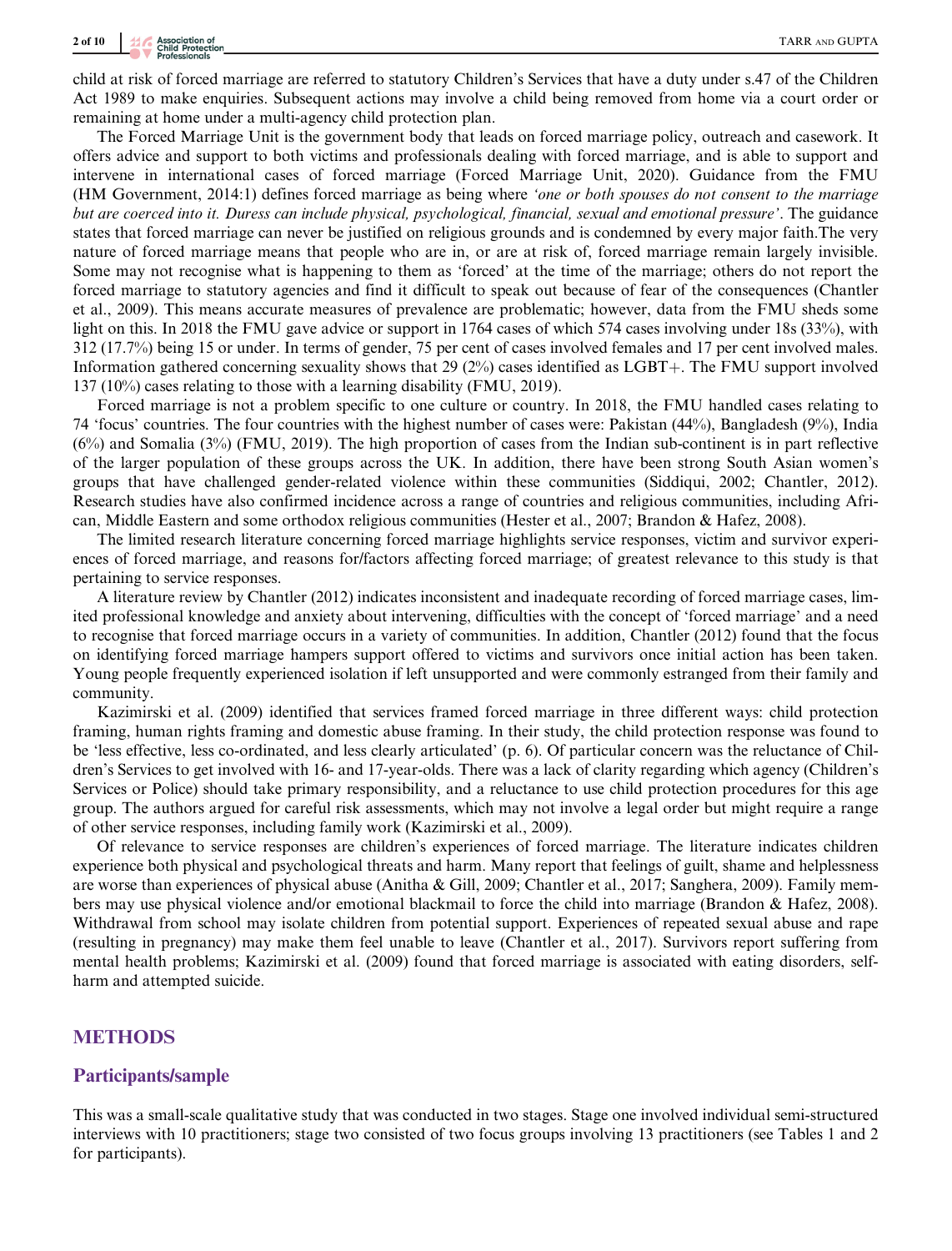#### TABLE 1 Details of interview participants

| Type of organisation    | <b>Job role</b>                             | Code            |
|-------------------------|---------------------------------------------|-----------------|
| School                  | Child Protection Lead                       | S <sub>1</sub>  |
| School                  | Children's Trust Practitioner               | S <sub>2</sub>  |
| LA Children's Services  | Social Worker                               | SW <sub>1</sub> |
| LA Children's Services  | Senior Practitioner                         | SW2             |
| Children's Services     | Social Worker (specialist role with Police) | SW3             |
| LA Children's Services  | Social Worker (specialist DV worker)        | SW4             |
| LA Children's Services  | Social Worker                               | SW5             |
| LA Children's Services  | Social Worker                               | SW6             |
| Private law firm        | Solicitor (specialist forced marriage)      | P <sub>1</sub>  |
| <b>Voluntary Sector</b> | Project Worker (specialist)                 | P <sub>2</sub>  |

TABLE 2 Details of focus group participants

| <b>Focus group Manchester</b>        | Code           | <b>Focus group Liverpool</b>                   | Code           |
|--------------------------------------|----------------|------------------------------------------------|----------------|
| LA Safeguarding Manager              | M1             | Community Health Worker and Safeguarding Nurse | L1             |
| IRO – Independent Reviewing Officer  | M <sub>2</sub> | Domestic Abuse Lead in hospital                | L <sub>2</sub> |
| Solicitor                            | M <sub>3</sub> | <b>PCT Community Development Worker</b>        | L <sub>3</sub> |
| Survivor and Voluntary Sector Worker | M <sub>4</sub> | Volunteer and Survivor                         | L4             |
| Voluntary Sector Worker              | M <sub>5</sub> | Voluntary Sector Manager                       | L <sub>5</sub> |
|                                      |                | CPS Officer with equality and diversity focus  | L6             |
|                                      |                | Voluntary Sector Outreach Worker               | L7             |
|                                      |                | PPU (Public Protection Unit) Officer           | L8             |

The interview participants were identified using convenience sampling. They were made up of practitioners identified from LSCB (local safeguarding children boards) who had responded to a brief survey, by the authors, asking them to identify whether they had cases of forced marriage (under 18s). The survey was sent to a sample of 60 local authorities within England. Further participants were then recruited as specialist 'contacts' arising from interviews with local authority practitioners. They had been identified as working outside the local authority but having a good level of expertise concerning forced marriage. All the participants had identified as having a 'high' level of experience of children's forced marriage.

For the second stage of the study, the 60 LSCBs were offered the opportunity of identifying participants for a focus group, these were different participants from those interviewed. Only Manchester and Liverpool responded. The participants were selected on the basis of having experience of forced marriage and were recruited via LSCB. Invitations were sent out to 12 participants for each focus group including representation from children's social services, health and education sectors, plus the voluntary sector. However, a total of 13 participants out of the possible 24 attended the focus groups.

## Data collection

Semi-structured interviews were conducted either face to face or via the telephone and were between 30 and 100 minutes long. Interviews were all audio-recorded and transcribed by the researcher. The interview schedule comprised sections on referral processes, assessment processes and implementation/service delivery. Participants were encouraged to explore some of the challenges and good practice and to share practice examples.

The focus group schedule comprised of key questions related to participants' experiences of working with cases as part of referral, assessment or service delivery. Participants were invited to explore examples of effective practice and the challenges/barriers involved. We encouraged the use of examples of cases to evidence points made.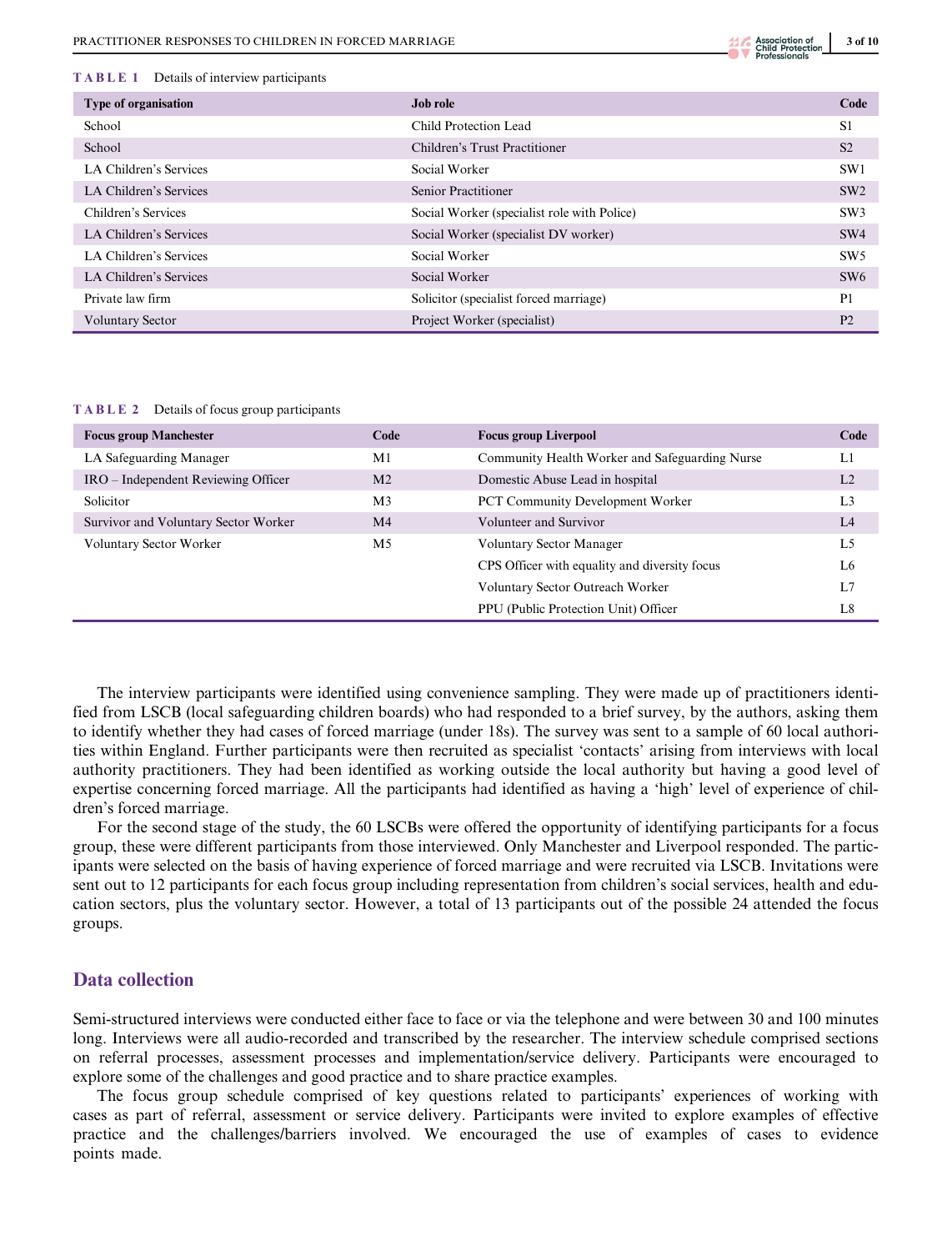#### Data analysis

Data were explored using thematic analysis (TA), this offers a tool for deriving meaning from qualitative data using a systematic and replicable process. Braun and Clarke (2006) propose its use in a wide range of qualitative data applications as a flexible tool to draw meaning from qualitative data. Data from the semi-structured interviews and focus groups already followed a clear structure set out in the interview and focus group schedules. Therefore, the sorting of data was initially carried out within these pre-constructed categories (challenges, effective practice). Qualitative data matrix tables were drawn up for the interview data and then for the focus group data to help 'see' the data, aid comparison across the data sets and enhance rigour (Silverman, 2001 in Hall & Hall, 2004). Across the pre-constructed categories initial codes were generated for example, 'knowledge base', 'multi-agency working' based on frequency and intensity. Codes were then grouped and built into larger themes (within the pre-constructed categories of 'challenges' and 'effective practice') – for example 'ineffective children's services responses', 'staff skills and knowledge'.

Coding and the development of themes were applied across the interview data set and then separately across the focus group data set, before combining common themes across both. This provided an opportunity to compare data across the different methods and confirm codes and key themes common to both, thereby enhancing the reliability of the data analysis.

#### **Ethics**

Ethical approval for this study was obtained through the lead university research ethics process. All interviews and focus groups were conducted with practitioners, whose co-operation was voluntary and who are not named/identified in any reports or publications. Consent forms were completed by all research participants, these included the right to withdraw from the research at any time.

## FINDINGS

The pre-constructed categories of 'key challenges' and 'effective practice' are reported on below. Within these categories the themes are identified, expanded upon and examples taken from practitioners' responses to illustrate the theme more clearly.

### Key challenges

The research data revealed some complex challenges to practitioners' effective responses to forced marriage. This section summarises four of the key themes arising: difficulties assessing risk; culture-related anxieties; ineffective children's services responses; and child's voice/vulnerability (see Table 3).

It is evident that working with FM involves risk assessment of highly precarious situations involving very vulnerable children often from minority communities. Professional challenges related heavily to assessment of risk and decisions about how and when to take action. The participants (who were experienced with cases of FM) noted levels of professional uncertainty, low confidence and insufficient knowledge base among children's services practitioners. Examples of FM cases illustrated very high levels of vulnerability and intersectionality among the children concerned. Even when intervention was successful and avoided FM, practitioners reported examples of older children being left in risky and isolated situations with little ongoing support. Culture-related anxieties were discussed less frequently and in less depth in the focus groups than in the individual interviews. The BAME workers felt more able and more confident to challenge parents/families regarding forced marriage practices and to focus clearly on child safeguarding specifics.

#### Effective practice

The data arose from direct questions about effective practice in both the interview and focus group elements of the study. Practitioners were able to discuss many examples of effective practice. Four key themes are reported on: relationships with child; responding in practice; professional skills/knowledge; and policy issues Table 4.

The importance of being responsive to the child's needs and understanding of the situation was mentioned frequently. For this to happen, practitioners emphasised the importance of building trust and remaining open to the child in a very practical way, such as giving the child access to private discussion opportunities and 'keeping the door open'.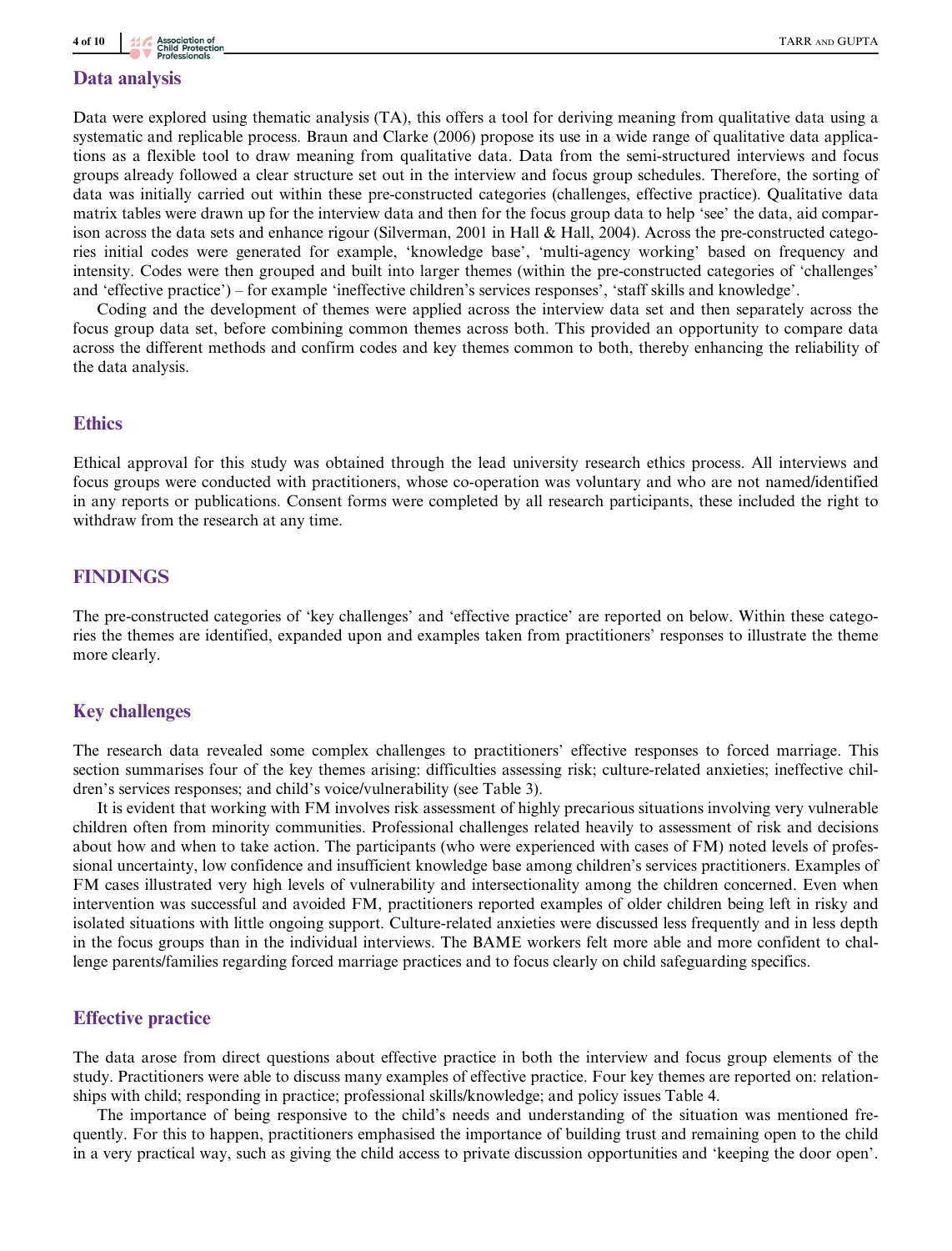

| <b>Theme</b>                                      | <b>Expanding on theme</b>                                                                                                                                                                                                                  | <b>Example of theme</b>                                                                                                                                                                                                                                                                                                                                                                                                                                                                                                                                                                                                                                               |
|---------------------------------------------------|--------------------------------------------------------------------------------------------------------------------------------------------------------------------------------------------------------------------------------------------|-----------------------------------------------------------------------------------------------------------------------------------------------------------------------------------------------------------------------------------------------------------------------------------------------------------------------------------------------------------------------------------------------------------------------------------------------------------------------------------------------------------------------------------------------------------------------------------------------------------------------------------------------------------------------|
| Difficulties assessing risk                       | Practitioners were unsure about whether and when to<br>intervene.<br>They commented on discrepancy between involving<br>families and minimising risks to the child.<br>Identified difficulties for the child to accurately assess<br>risk. | 'And when they make that disclosure a lot of agencies<br>think "I've got to act now". And it's that assessment<br>of risks; how long can we work with this young person<br>on their terms and at their pace? And what is the risk<br>to having to work urgently? So complicated is not it,<br>for a young person and all the agencies working with<br>them'. $(L1)$                                                                                                                                                                                                                                                                                                   |
| <b>Culture-related anxieties</b>                  | Some practitioners felt some reluctance to intervene<br>due to fear of offending families or being seen as racist<br>or insensitive.<br>Lack of confidence in challenging practices - BAME<br>worker felt differently.                     | 'Being non-white might help. They (white workers) do<br>not want to be offensive, so they do not push the<br>boundaries'. (S1)<br>'Schools are nervous about upsetting parents and<br>breaking the relationship - being too aligned to<br>Children's Services. School and social workers worry<br>about being seen as racist'. (SW1)                                                                                                                                                                                                                                                                                                                                  |
| Ineffective children's<br>services (CS) responses | Practitioners reported that CS responses were slow and<br>often inappropriate.<br>Lack of trust and confidence in their approach.<br>There was a reluctance from CS to get involved<br>particularly in the 15–18 age range.                | 'I feel like I'm being really negative about social care,<br>but I have to be honest it's my major barrier $-I$ hate<br>involving them. I mean the social workers that have<br>come along and have dealt with them, have not ever<br>dealt with anything like it before.  we are not going<br>to get very far'. (S2)<br>'I think it's great when we rescue these young people, I<br>think we have got everything in place up till then. But<br>you know 15, 16, 17-year-olds where do they go after<br>that? And that's where there still is a huge gap. There<br>are very limited support services out there for them,<br>like you said they leave everything'. (M4) |
| Child's voicelvulnerability                       | Practitioners identified the intersecting vulnerabilities<br>of these children. This made it challenging to build<br>trusting relationships and to prioritise above the<br>parents' voices.                                                | 'This is a 16-year-old with undiagnosed learning<br>difficulties. There is a violent father who did not<br>approve of her boyfriend so arranged a marriage, she<br>fled. The father is very violent - she is very scared of<br>him. Social Services were involved but they wanted the<br>father to be able to communicate with her! But the<br>order was NO communication. She's now pregnant to<br>a much older man, as a result of grooming'. $(Pl)$<br>'What worries me is that the young people in that<br>situation do not know where to go with it, or actually<br>do not know that this is going to happen $-$ so it is the<br>unknown for them'. $(M1)$       |

School practitioners, in particular, identified and used this method with success. However, this was not necessarily sufficient – consistent and well-managed systems of intervention were reported to be vital, as were high levels of understanding of the complexity and sensitivity of this work. Examples of rigorous planning and co-ordination were described and found to be effective.

Many participants identified the importance of national and local policy and guidance in supporting effective working, particularly around the issue of involving the family or not and how to integrate FM into current systems and processes. For example, working in schools to integrate FM into Personal, Social and Healthcare Education and other aspects of the curriculum, but also identifying FM within Safer Schools Partnership arrangements and wider domestic violence/abuse systems. Having a good level of engagement with local communities where FM was a risk was identified as helpful and some voluntary sector organisation participants were developing these relationships. However, no examples of work specifically related to FM (under 18s) within community settings was provided.

## ANALYSIS

As part of the analysis, the relationship between the themes requires exploration, including overlap and any logical hierarchy within them. In qualitative analysis it is common to regroup and continuously review themes in an iterative process in order to make the most sense and clarity from them in terms of the research aims (Srivastava & Hopwood, 2009). Table 5 below highlights the themes for both 'challenges' and 'effective practice' as described above.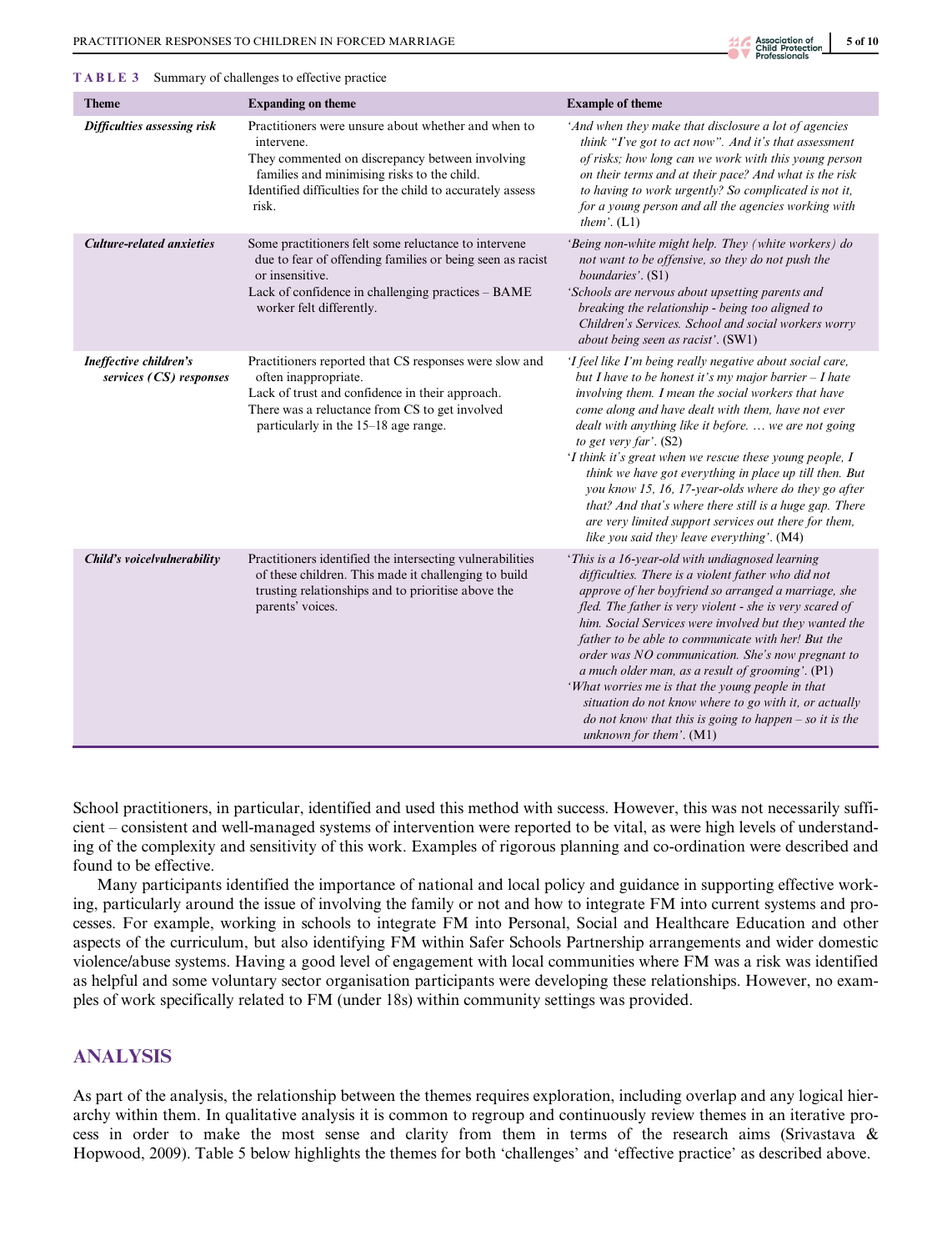| <b>Theme</b>                                | <b>Expanding on theme</b>                                                                                                                                                                                                                                                                                                   | <b>Example of theme</b>                                                                                                                                                                                                                                                                                                                                                                                                                                                                                                                                                                                            |
|---------------------------------------------|-----------------------------------------------------------------------------------------------------------------------------------------------------------------------------------------------------------------------------------------------------------------------------------------------------------------------------|--------------------------------------------------------------------------------------------------------------------------------------------------------------------------------------------------------------------------------------------------------------------------------------------------------------------------------------------------------------------------------------------------------------------------------------------------------------------------------------------------------------------------------------------------------------------------------------------------------------------|
| <b>Relationships with</b><br>the child      | Practitioners emphasised the importance of<br>initiating, developing and sustaining a trusting<br>relationship including:<br>Being proactive and available.<br>Understand their world.<br>Keep them informed and talking through the<br>options with them.<br>Use of role models.                                           | 'Focus on the child's own understanding of life and the relationships<br>they are in'. $(SW1)$<br>'Being proactive not expecting young people to come and talk to you'.<br>(S1)<br>'Always leave the door open; always provide a service even if it is just<br>information and sign-posting'. (SW2)<br>'Need to include the child's wishes and tell them what you are doing<br>step-by- step'. $(SW4)$                                                                                                                                                                                                             |
| <b>Responding in</b><br><b>Practice</b>     | Practitioners gave practical examples of helpful<br>practice responses including:<br>Responsive 'systems' within and across agencies.<br>Good teamwork with the police.<br>Proactive work in schools with children.<br>Ongoing emotional and practical support for young<br>person once 'rescued' from the forced marriage. | 'Systems that are tight e.g. if a young person does not come back on<br>first day after holiday we knock on their door'. (S2)<br>'Close involvement of police in the safety plan; passport number<br>logged; code word decided etc'. (SW2)<br>'We need to reach out to the small community groups to talk about<br>this issue'. $(L4)$                                                                                                                                                                                                                                                                             |
| <b>Professional Skills</b><br>and Knowledge | Practitioners identified how workers' skills and<br>knowledge were important including:<br>Having specialist knowledge and experience.<br>Wider awareness training to make forced marriage<br>'everybody's business'.<br>Confident and determined practitioners.                                                            | 'All managers and practitioners should attend mandatory training and<br>have a champion in the LA for advicelsupport'. (SW1)<br>'Need training and support at local community level, and<br>opportunities to make disclosure in the community'. $(S1)$<br>'I do a lot of work in XXX and there's an academy where they are<br>really leading the way as well. It really makes a difference if you<br>have got somebody who's prepared to stick their neck out'. (M3)                                                                                                                                               |
| <b>Policy Issues</b>                        | What needs to happen related to legislation, policy<br>and guidance, including:<br>Clarity regarding local and national policy.<br>Guidance e.g. involving family or not.<br>Standardisation of training for all stakeholders.<br>Engagement with communities to build<br>relationships and raise awareness.                | ' I think teachers, mentors, school-based staff can play really<br>important roles  raising the profile within schools in PSHE or<br>whichever lesson it might be'. $(L6)$<br>'Have regular SAP meetings (Safer Academy Partnership) to discuss<br>those at risk or on FMO, multi-agency support and we invite social<br>care'. (S2)<br>'Importance of having a national standard for training around forced<br>marriage - Guidance states do not mediate with the family'. (M3)<br>'We need to make sure we continue to build links and build trust in<br>communities particularly the marginalised ones'. $(L6)$ |

TABLE 5 Themes from challenges and effective practice

| <b>Challenges</b>                         | <b>Effective practice</b>         |
|-------------------------------------------|-----------------------------------|
| Difficulties assessing risk               | Policy issues                     |
| Culture-related anxieties                 | Responding in practice            |
| Ineffective children's services responses | Professional skills and knowledge |
| Child's voice/vulnerability               | Relationships with the child      |

It is evident that within the eight themes, some are mirrored or closely related across categories – for example 'child's voice/vulnerability' and 'relationships with the child' might be collectively termed 'child focus'. 'Difficulties assessing risk' is a theme within Challenges that might usefully be considered within the broader theme 'responding in practice'; this covers a wide range of behaviours that could also include 'ineffective CS responses'. 'Culture-related anxieties' could also be included in this group; however, due to its significance in the data, it is considered a separate theme with some overlap to 'ineffective service responses', and more proactively titled 'engagement with communities' in Figure 1 below.

From the eight themes identified (Table 5), two stand out as logical foundations on which to build the remainder. 'Professional skills and knowledge' encapsulate the subthemes and 'policy issues' (national and local mandates) underpin all. For example, without local and national clarity regarding risk assessment policy in cases of FM, we cannot uniformly improve practice. Change to practice is unlikely without supporting guidance. In the model below (Figure 1), policy and professional skills/knowledge are suggested as foundations upon which to build effective practice.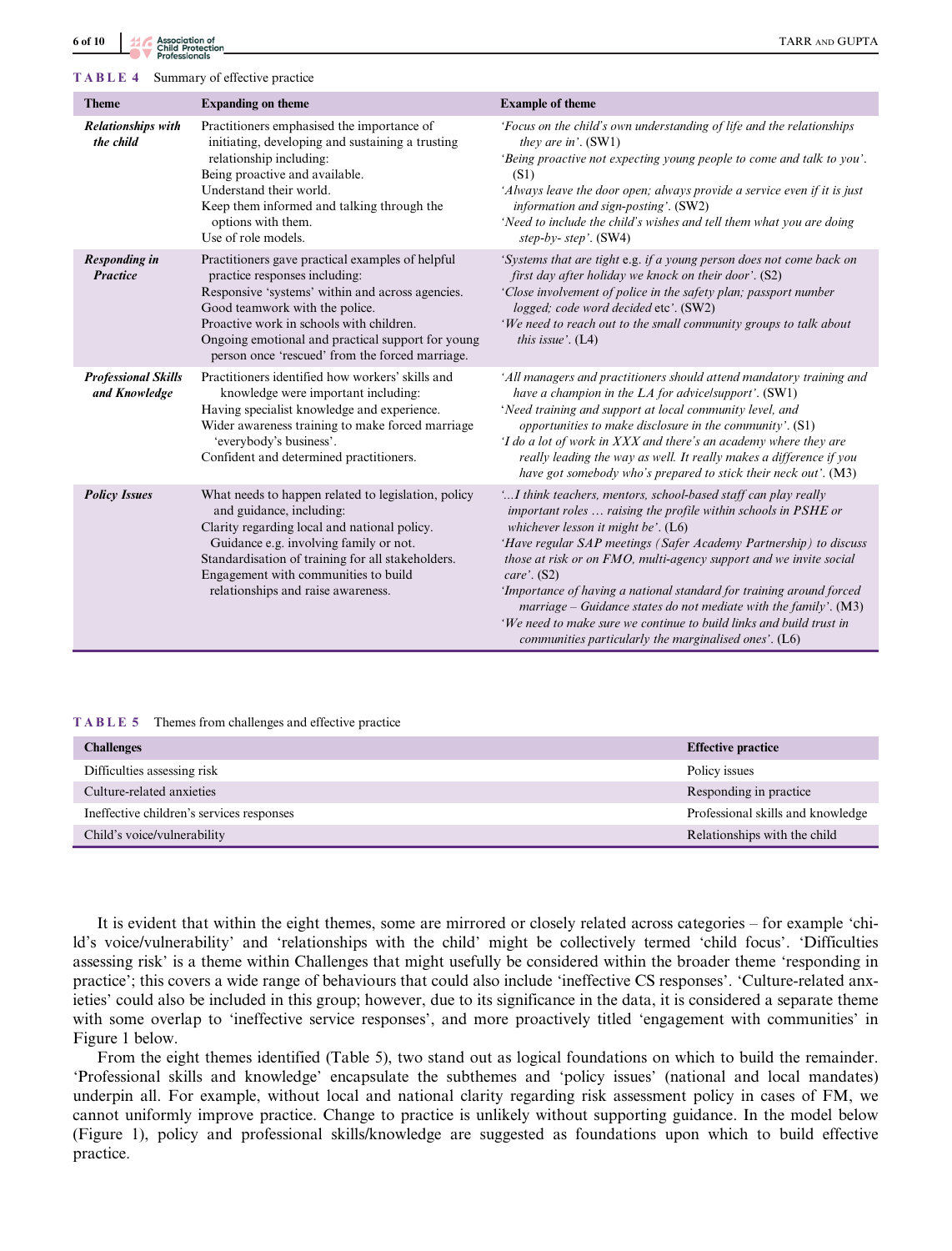



## DISCUSSION

The thematic module (Figure 1) has been used to structure the discussion below and identify key practice recommendations.

The focus of this study was to examine both challenges and effective practice among practitioners working with children involved in FM. This contrasts with the previous literature where the focus has rarely been on service responses to under 18s with the exception of Kazimirski et al. (2009), a research report by the National Centre for Social Research. Khanum (2008) examined service responses to FM involving *both* adults and children. Other empirical studies concerning FM had some degree of relevance but had a broader focus (Gangoli et al., 2006; Hester et al., 2007; Brandon & Hafez, 2008; Chantler et al., 2009; Clawson & Kitson, 2010). Chantler (2012) provides a literature review of this limited field.

#### Policy issues

This study and Kazimirski et al. (2009) both identify practitioner difficulties interpreting competing local and national guidance. Our study identified a level of confusion among practitioners and a need for clarity concerning differing guidance, particularly related to local and national policy and the level of consistency of reporting and responding to FM. Clear and consistent integrated national guidance is required to enable practitioners to effect positive change.

## Professional skills and knowledge (including responding in practice, engagement in communities, child focus)

We found several issues related to professional skills and knowledge in common with previous literature. More specifically, these were awareness and understanding of forced marriage (as opposed to arranged marriage) (Khanum, 2008), Forced Marriage Protection Orders and confusion about local arrangements for responding (Gangoli et al., 2006; Kazimirski et al., 2009; Chantler, 2012). Khanum (2008) identified the importance of ongoing FM training and recommended that FM become integral to mainstream professional training. Our study would certainly advocate this.

Our study identified that practitioners are sometimes wary and reluctant of responding to FM due to cultural/ BAME-related anxieties. This was articulated as a fear of upsetting communities or being seen as racist for questioning a 'cultural practice" – a theme also found by Gangoli et al. (2006), Clawson and Kitson (2010), Khanum (2008) and Kazimirski et al. (2009). Kazimirski et al. (2009) found that local voluntary sector organisations (predominantly within BAME communities) were less likely than statutory bodies to identify this as an issue. This echoes our finding that BAME workers reflected that it might be easier for them to question and intervene, suggesting some very specific staff development needs around working with diversity.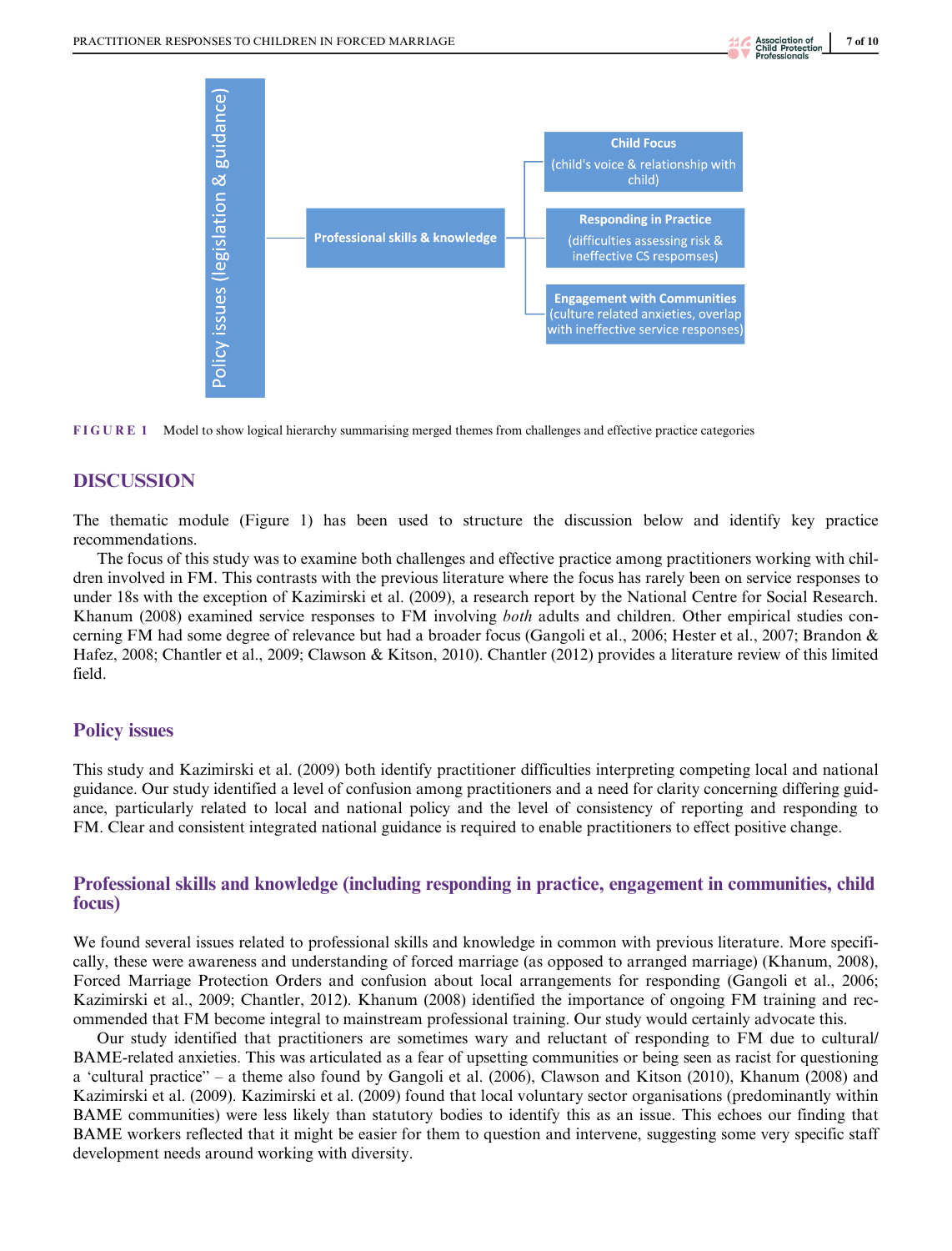## 8 of 10  $\frac{1}{20}$  Association of

It is clear that current forms of risk assessment in child protection and/or domestic abuse processes are insufficient for the task of responding effectively to FM. Risk assessment brought up a number of issues in our study. Practitioners from both child protection and domestic abuse arenas often struggled with knowing when to intervene to remove the child or negotiate with the family and gauging how to pitch their response, an issue also identified in Kazimirski et al. (2009). Within the child protection arena, FM is not high on the agenda, and within the DV arena, the machinations are focused on the bigger picture of domestic abuse; additionally, there is a risk of cases falling through the gaps (Clawson, 2016). Interestingly, Gangoli et al. (2006) do not find any clear association or causal link between FM and DV in families but clearly acknowledge that FM is a form of DV; this will require further unpicking and suggests a research remit. Khanum (2008) argues for specific FM focus within DV fora, which may prove a way forward.

We were told that having effective systems and processes enables a clearer, tighter response to risks. This message concurs with Khanum (2008), who identifies the importance of strong multi-agency partnerships in mounting effective responses. Because of the complex nature of FM cases and the low level of prevalence (although this is likely to be an underestimate) compared with other forms of child abuse, specialists or experts who can champion good practice are likely to be necessary; Khanum (2008) supports this suggestion. Who these champions might be, to ensure effectiveness, now needs to be addressed.

In our study, practitioners emphasised the importance of responding effectively to children in FM situations, offering numerous and practical ways of maintaining a child focus. Uncertainty, secrecy and vulnerability made this particularly challenging. Kazimirski et al. (2009) identifies the importance of empowering young people and raising awareness of FM in schools and communities on a more strategic level. Khanum (2008) emphasised the importance of a victimled approach in all FM situations (both adult and children) and the importance of training staff to respond effectively to children affected. It is key that we work on both personal and structural empowerment of children affected by FM to enable effective practice.

## PRACTICE IMPLICATIONS

The development of further statutory guidance and a clear framework to enable consistency across FMU and Child Safeguarding legislation is required from government, informed by research and current best practice. This would need to encourage engagement with nuanced and diverse scenarios and encompass risk assessment processes for work with under 18s affected by FM. Risk assessment needs to be balanced alongside needs assessment; our study practitioners' feedback suggests children's needs (and their wishes and feelings) need to be carefully heard and considered. While clearer and nuanced risk assessment processes and policy are likely to support a more sophisticated engagement with FM scenarios, it is important to understand that risk assessment is most effective when partnered by a holistic needs assessment. For example, Munro (2004) concludes that practice can be enhanced using good tools and processes, but these need to be complementary to professional judgement and understanding.

There is a clear need for further statutory guidance that incorporates an individualised and contextualised analysis of responses to safeguarding and promoting the welfare of children affected by forced marriage. Currently, a number of local authorities have policy and procedures concerning FM, for example, Liverpool (Liverpool Community Safety Partnership, 2019). Some local authorities do not have specific local procedures (e.g. Lincolnshire), suggesting a variability of practice in the field. Standardised training is required to ensure all practitioners have a foundation level of knowledge and understanding of FM, including how this affects under 18s. It would be useful to explore who would be best placed to design and deliver this training.

A widening of training for child welfare professionals and more specialist training to ensure expertise permeates is recommended. More focused training concerning the child's perspective and enabling child-centred working would be required too. This is a priority for children's services staff in particular, in order to develop confidence and competence working directly with children and young people.

In addition, opportunities for developing critically reflective cultural competence and confidence when working with marginalised/BME families is urgently required. To ensure implementation, this should be through both training initiatives and professional supervision. There is an argument for additional in-depth specialist training to enable the development of experts locally. In addition, workers within and across agencies need the opportunity to discuss power dynamics, cultural and ethical issues that arise in working with children affected by forced marriage.

## LIMITATIONS OF THE STUDY

Both researchers were married women, one white British and one British Asian; neither had any history of experiencing forced marriage. One researcher is a qualified social worker and the other is a child psychologist. This may have led to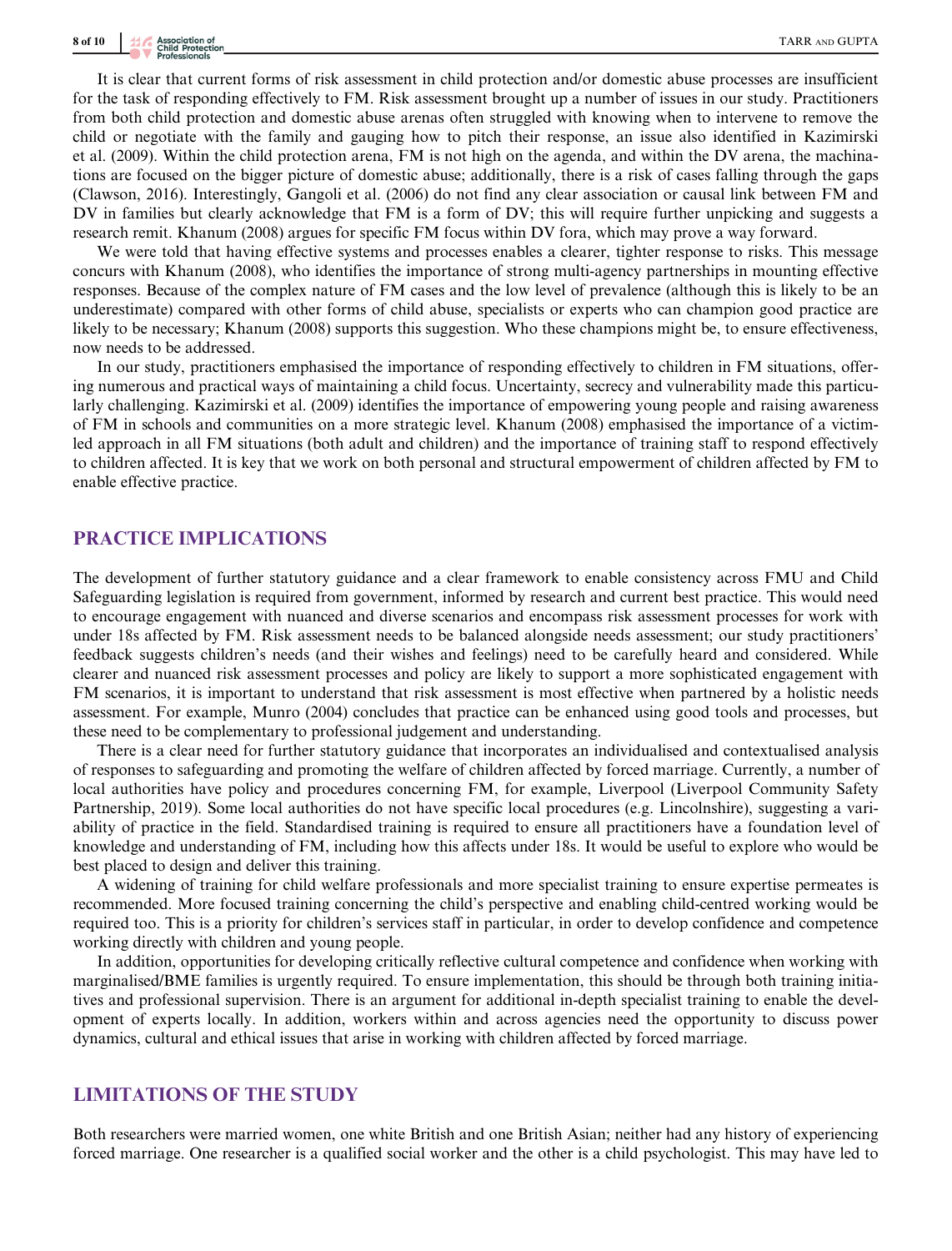some collusion with other similar professions or ethnicities within the study. However, we anticipate that our differences allowed a balanced approach. The authors acknowledge the small-scale nature of this qualitative study prevents wideranging generalisation; it is a snapshot of experiences both personal and political. The methodological approach has allowed for a rich exploration of hitherto unreported practitioners' responses to FM, a group that has been hard to identify, a practitioner that is hard to reach due to the hidden and often unreported nature of FM. This has created challenges to the recruitment of sufficient participants across locations and may affect the robustness of the findings to some extent. We did not collect data on the ethnicity and religious background of the participants; although anecdotally there was a mix, we are unable to report on this sufficiently in terms of experiences and opinions of different subsections of participants. The focus of the study concerns practitioners and thus consequently fails to take into consideration the voice of the service users and wider affected community. Despite these limitations, this article reports on a greatly under-researched area of child abuse, and we anticipate that this research can trumpet the way for further, wider research and, more importantly, for change in our practice.

## **CONCLUSION**

This small-scale qualitative study concerned the experiences of practitioners working with under 18s affected by forced marriage. It is clear that safeguarding children from forced marriage is a highly complex task. The study explored the challenges to effective practice and what effective practice looked like. Key themes were identified: policy issues; staff skills and knowledge; child focus; responding in practice; and engagement with communities. Recommendations for practice have been provided in line with these themes. Finally, the paucity of relevant research suggests that further research is urgently needed and should include studies ascertaining the views of survivors of forced marriage and family members to better understand the dynamics of forced marriage and impact of professional interventions. This may then widen opportunities and discussion regarding more community and familyfocused interventions and approaches.

## RESEARCH FUNDING

BAPSCAN (no grant number available).

#### ORCID

Sukey Tarr <sup>b</sup> <https://orcid.org/0000-0001-9635-2075>

#### REFERENCES

Anitha, S. & Gill, A. (2009) Coercion, Consent and the Forced Marriage Debate in the UK. Feminist Legal Studies, 17(2), 165-184. Available from: <https://doi.org/10.1007/s10691-009-9119-4>

Brandon, J. & Hafez, S. (2008) Crimes of the Community: Honour-based violence in the UK. London: Centre for Social Cohesion.

- Braun, V. & Clarke, V. (2006) Using Thematic Analysis in Psychology. Qualitative Research in Psychology, 3(2), 77-101. Available from: [https://doi.](https://doi.org/10.1191/1478088706qp063oa) [org/10.1191/1478088706qp063oa](https://doi.org/10.1191/1478088706qp063oa)
- Chantler, K. (2012) Recognition of and Intervention in Forced Marriage. Journal of Trauma, Violence and Abuse, 13(3), 176–183. Available from: <https://doi.org/10.1177/1524838012448121>
- Chantler, K., Baker, V., Mackenzie, M., McCarry, M. & Mirza, N. (2017) Understanding forced marriage in Scotland. Edinburgh: Scottish Government. Available at:<https://www.gov.scot/publications/understanding-forced-marriage-scotland/>
- Chantler, K., Gangoli, G. & Hester, M. (2009) Forced marriage in the UK: Religious, cultural, economic or state violence? Critical Social Policy, 29(4), 587–612. Available from:<https://doi.org/10.1177/0261018309341905>
- Clawson, R. (2016) Safeguarding people with learning disabilities from forced marriage: the role of Safeguarding Adult Boards. Journal of Adult Protection, 18(5), 277–287. Available from:<https://doi.org/10.1108/JAP-03-2016-0004>
- Clawson, R. & Kitson, D. (2010) Forced Marriage of People with Learning Disabilities. Ann Craft Trust. Available at: [https://www.anncrafttrust.](https://www.anncrafttrust.org/wp-content/uploads/2019/03/Forced-Marriage-of-People-With-Learning-Disabilities-Final-Report-on-the-Research-Project.pdf) [org/wp-content/uploads/2019/03/Forced-Marriage-of-People-With-Learning-Disabilities-Final-Report-on-the-Research-Project.pdf](https://www.anncrafttrust.org/wp-content/uploads/2019/03/Forced-Marriage-of-People-With-Learning-Disabilities-Final-Report-on-the-Research-Project.pdf)
- FMU. (2019) Forced Marriage Unit Statistics 2018. Available at: [https://assets.publishing.service.gov.uk/government/uploads/system/uploads/](https://assets.publishing.service.gov.uk/government/uploads/system/uploads/attachment_data/file/869764/Forced_Marriage_Unit_Statistics.pdf) [attachment\\_data/file/869764/Forced\\_Marriage\\_Unit\\_Statistics.pdf](https://assets.publishing.service.gov.uk/government/uploads/system/uploads/attachment_data/file/869764/Forced_Marriage_Unit_Statistics.pdf)
- Forced Marriage Unit (FMU). (2020) How the Forced Marriage Unit Can Help. Available at: [https://www.gov.uk/guidance/forced-marriage#how](https://www.gov.uk/guidance/forced-marriage#how-the-forced-marriage-unit-can-help)[the-forced-marriage-unit-can-help](https://www.gov.uk/guidance/forced-marriage#how-the-forced-marriage-unit-can-help)
- Gangoli, G., Razak, A. & McCarry, M. (2006) Forced Marriage and Domestic Violence among South Asian Communities in North East England. Bristol: School for Policy Studies.

Hall, I. & Hall, D. (2004) Evaluation and Social Research. Palgrave Macmillan Available at: [10.1007/978-1-349-91681-8.](https://doi.org/10.1007/978-1-349-91681-8)

- Hester, M., Chantler, K., Gangoli, G., Devgon, J., Sharma, S. & Singleton, A. (2007) Forced Marriage: The Risk Factors and the Effect of Raising the Minimum Age for a Sponsor, and of Leave to Enter the UK as a Spouse or Fiancé. University of Bristol and University of Manchester.
- HM Government. (2014) The Right to Choose: Multi-agency statutory guidance for dealing with forced marriage. London: TSO.
- HM Government. (2018) Working Together to Safeguard Children. London: TSO.